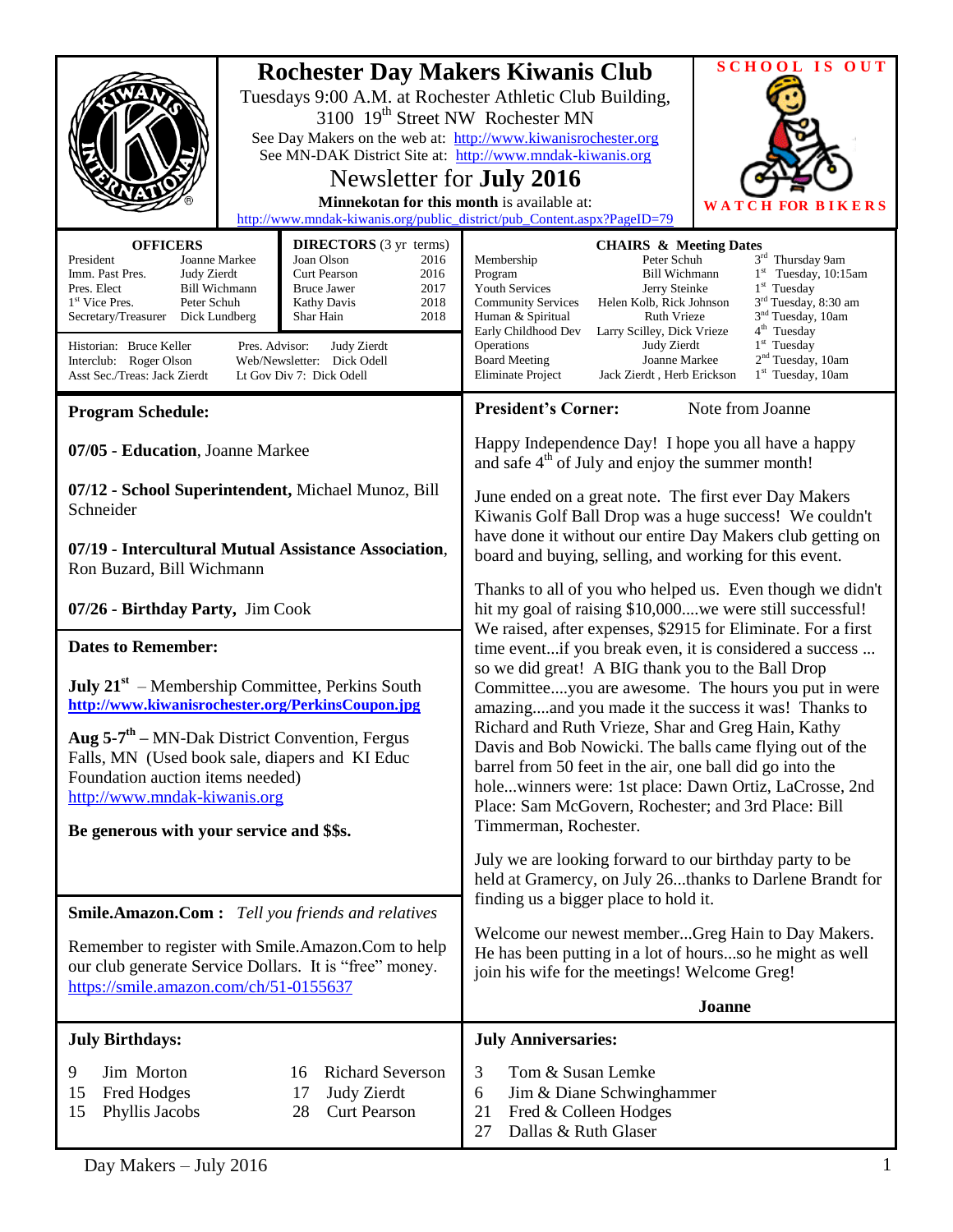#### **Secretary/Treasurer's Report – 06/14/16:**

| <b>Bank Balance - 5/31/2016:</b> | \$10,759.72 |
|----------------------------------|-------------|
| <b>Bike Repair:</b>              | \$169.04    |
| <b>Charitable Account</b>        | \$1,069.27  |
| <b>Administrative Account:</b>   | \$6,041.91  |
| Service Account:                 | \$3,479.50  |

**Members on Leave:** Don Cain, John Griffith, Dennis Lee, Karen Lee, Mike Siverling, Dave Truxal

**May Service Hour Statistics:** 668 hours by 41members, 58% Participation.

# **June 2016 Board Meeting Summary**

The Site Search Committee updated the board on its progress: The Eagles Club is no longer being considered. Hadley Creek Golf is a possibility, but needs further investigation. Soldiers Field Grill will be investigated. Peace Church has no same floor storage, but is still in the running. No further information on 125 Live or Autumn Ridge Church.

Golf Ball Drop Raffle Fund Raiser for Eliminate Status: As of May  $31^{\frac{5}{5}}$ , Sales minus expenses: \$1,170.

Boys & Girls Club: Meeting 6/15 - 9am to discuss further cooperation for Builders Club/Cribbage.

Riverside Cribbage Program…Joanne sent letter suspending till fall – with new President and Board members to meet with them to discuss

District Convention Delegates: Shar Hain, JoAnn Markee, and Judy Zierdt. Alternate: Joan Olson. International Convention: Delegate: Dick Odell. The board approved these as our delegates and alternates. The board will have to decide how to divide the \$900 budgeted for the District and International conventions among the attendees. The Operations Committee will make a recommendation at the July Board Meeting.

No new Status of "Dine to Donate" fundraiser at the Texas Roadhouse Restaurant.

The Membership Committee has been directed by the board to follow-up on four inactive members with unpaid dues.

Bill Wichmann will make arrangements to sell Golf Ball Drop Raffle Tickets, and Rochester Fest Buttons at the Hanger Dance.

Continued Next Column  $\rightarrow$ 

**Secy Report:** (Continued)

Reading Oasis at Gage School: Materials will arrive, and work parties will be needed in August. The goal is to have the Reading Oasis completed by September 1, realistically by October 1.

A meeting is scheduled with a KIF rep. on 6/16 8am: Curt Pearson, Roger & Joan Olson, Kathy Davis, and Shar Hain will attend.

Food for Kids: We owe the Stewartville club an answer on our commitment for future events. They would like to reduce their involvement due to the small size of their club and advancing age of their members. Jack Zierdt will contact Mary Brouillard of the Stewartville Kiwanis Club to get a handle on what they are proposing for our clubs greater involvement.

The board approved Greg Hain as a new member.

The board directed that the Program Committee allow time for Dick Odell to give a report on the Kiwanis International Convention on July  $5<sup>th</sup>$ .

# **COMMITTEE REPORTS**

**Community Service-** Sign up for Saturday Noon Meals next week.Channel One and Saturday Noon Meals need additional volunteers.

**Early Childhood Development-** The supply of books is adequate for now.

**ELlMINATE**- The progress thermometer has been updated. More HyVee Fund raisers will be planned.

**Operations-** Pizza Ranch Fund Raiser in November

**Program-** Programs are filled through September

**Youth Services-** Century Key Club Officers are set for the coming school year.

# **Richard Lundberg,** Secy/Treasurer

## **Day Makers Ball Drop:**

The first ever Day Makers Kiwanis Golf Ball Drop was a huge success. We had 28 of our 72 members help by either selling tickets, buying tickets or working at the tent and the event during Rochesterfest. A HUGE thank you to those twelve dedicated members who did all three! When we work together as a team...good things happen. The Ball Drop Committee of: Dick and Ruth Vrieze, Shar and Greg Hain, Kathy Davis, Joanne Markee and Bob Nowicki did a fantastic job of organizing and keeping it all moving.

Continued on page  $5 \rightarrow$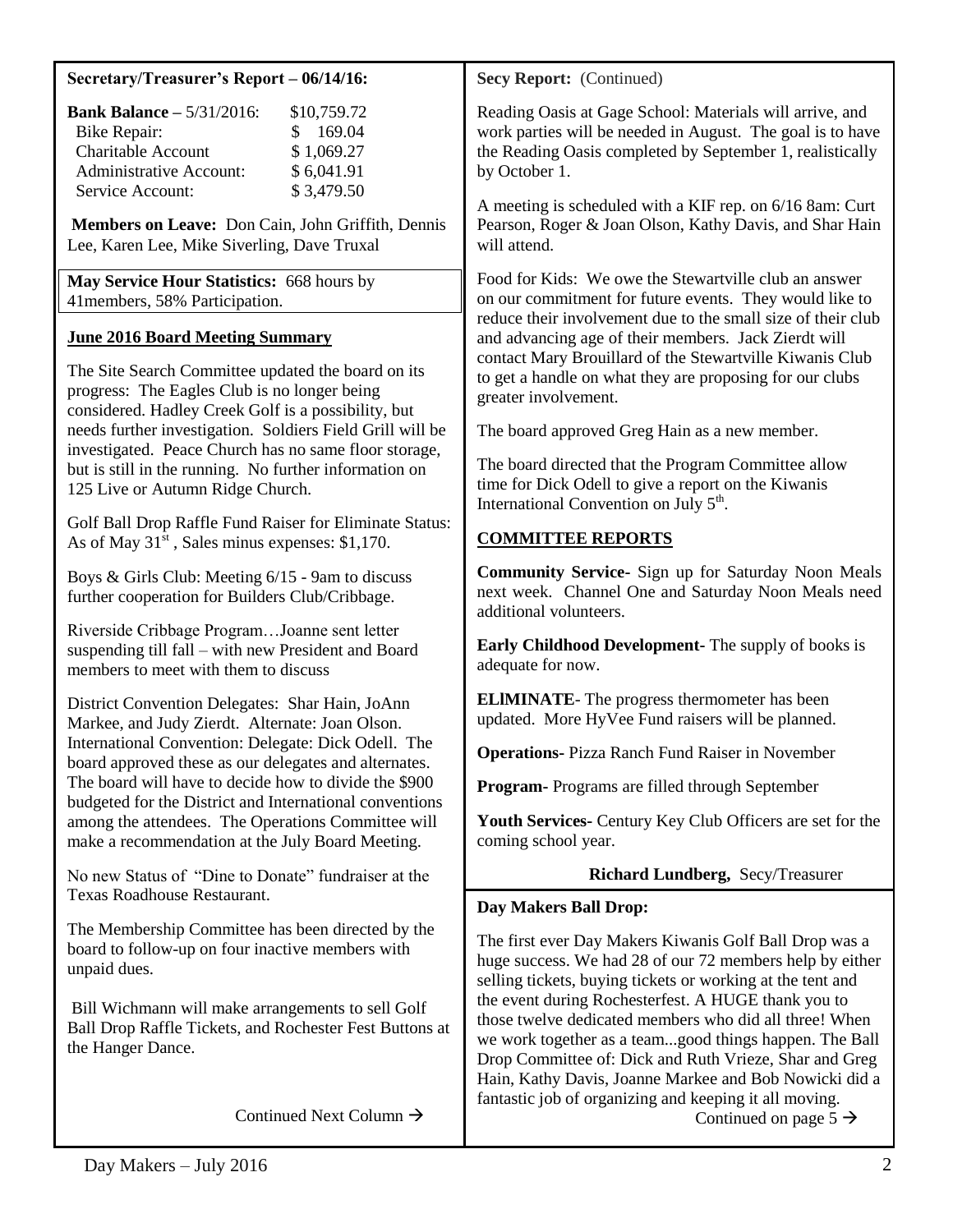#### **New Member: Greg Hain**

**Biographical Information** Name GAEG HAM Sponsor & JACK E , SHAR H

tions for information in biography, these do not necessarily have to be in

Carter, when moved to Rochester, military experience:<br>ISBN 0-47431 (Tok PCC by OFF) (DCCI 1978). LEGALE<br>IN CIUTLE EXERCTED IN THE TEST PRODUCT US TO THE THE STREET OF<br>IT PORT TRUE ENTIRE THE THE ONE OVER 35 TEPPES &<br>power,

**SOUR, WHEN MINING THE CONTRACT OF THE CONTRACT OF THE CONTRACT OF THE CONTRACT OF THE CONTRACT OF THE CONTRACT OF THE CONTRACT OF THE CONTRACT OF THE CONTRACT OF THE CONTRACT OF THE CONTRACT OF THE CONTRACT OF THE CONTRAC** 

THE INVERSION OF THE CHARGE OF THE COMPLETE OF THE COMPLETE OF THE COMPLETE OF THE COMPLETE OF THE ONLY THE ONLY THE ONLY THE ONLY THE ONLY THE ONLY THE ONLY THE ONLY THE ONLY THE ONLY THE ONLY THE ONLY THE ONLY THE ONLY T HELBED STANL WITH EILWARDS (BLOHEY MEL)

sts, hobbies, experiences, how did you join Daymakers, interesting facts about you: EASEY TRAVELINE WITHIN THE US TRAINS / JOINED BATER GETTING THE "HAND SEN" AFTER A



## **2016 MN-Dak District Convention - August 5, 6, 7th Bigwood Event Center - Fergus Falls, Minnesota**

(Online registration requires credit card payment) Please note: If you are a member you will be asked to login using your email and Kiwanis portal password. If you do not have a password you can create one as you begin your registration.

- Full registration fee: \$160 until July 15, (\$185 after July 15) (child \$50). (Full registration fee includes Friday dinner and entertainment, Saturday breakfast, noon lunch, and evening banquet, Sunday breakfast, hospitality refreshments, entertainment, workshops, program book.)
- Saturday only registration fee: \$125 until July 15, (\$140 after July 15) (Full registration fee includes Friday dinner and entertainment, Saturday breakfast, noon lunch, and evening banquet, Sunday breakfast, hospitality refreshments, entertainment, workshops, program book.) **Sign up now at:**

**[http://www.mndak-kiwanis.org](http://www.mndak-kiwanis.org/) Dick Odell**

## **Hixson Fellowship (Diamond Level):**

Herb Erickson has once again distinguished himself by attaining the Diamond Level (two fellowships) of the Hixson Fellowship. Herb continues to answer the very personal question, "What more can I do?"

A special thanks goes to Herb Erickson for his years of service by driving several of our Fund Raising projects like Herbergers, Kwik Trip and he is a tireless worker with many service hours. He has a true commitment to "altruistic service" with both Zeller and Hixson Fellowship awards. He is definitely a, "I can do that" Kiwanian.

Herb and Jerine have now participated in saving over 2500 mothers and their babies by supporting our Eliminate Maternal / Neonatal Tetanus project.



Many congratulation to Herb as he attains the Diamond Level of a Hixson Fellowship. Herb and Jerine also each have a Walter Zeller Fellowship.

Well done, Herb. Leadership-by-example.

**Dick Odell**

**Kiwanis Mission Statement:**

**Kiwanis is a global organization of volunteers dedicated to** *improving* **the world one child and one community at a time.**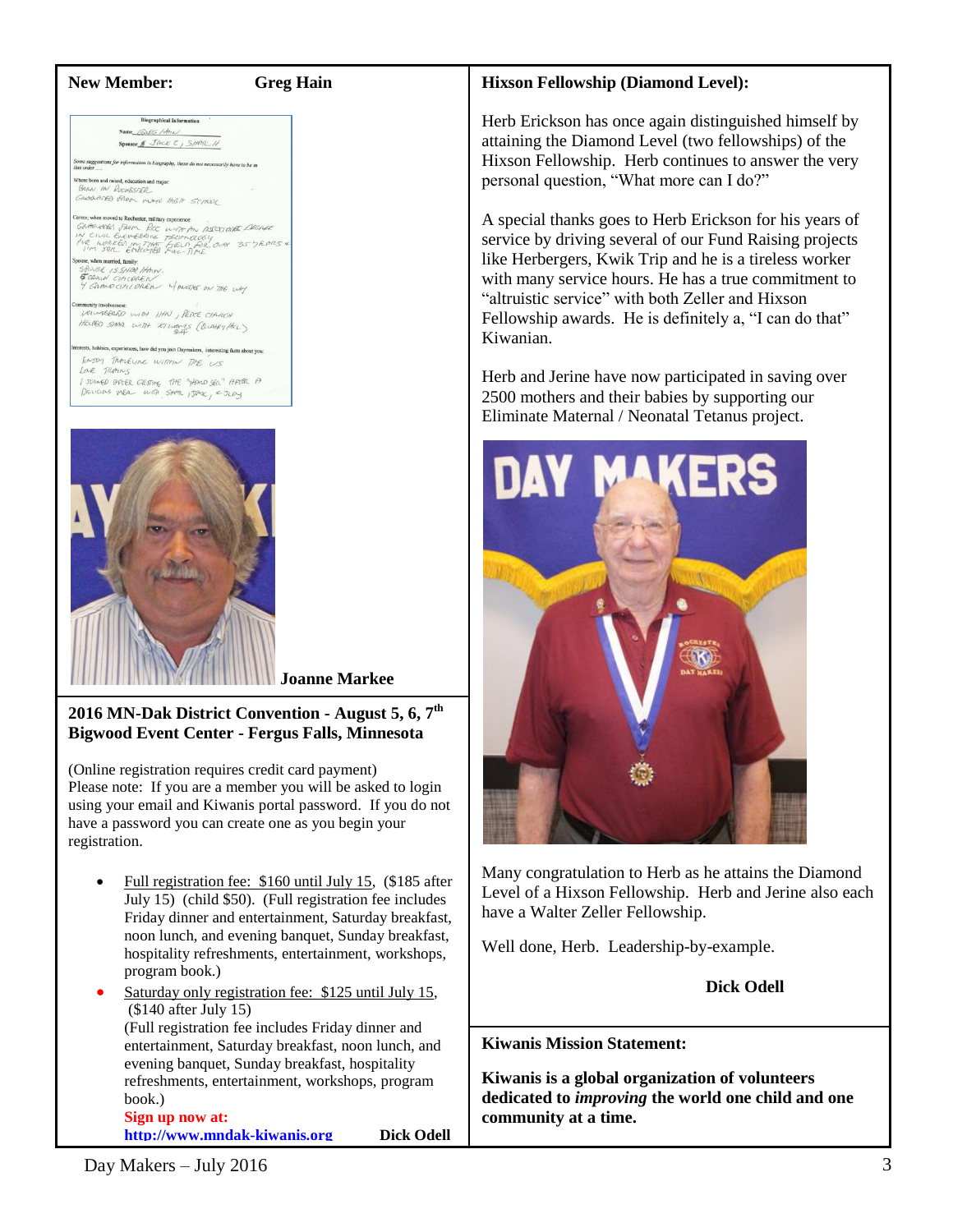# **Day Makers Making A Difference:**

## **Walter Zeller Fellowship: Bill Schneider George F. Hixson Fellowship: Donna Schneider**

Congratulations to Bill for leading-by-example in helping the club with our Model Club objective by participating in both the Walter Zeller Fellowship and George Hixson Fellowship programs to support our Eliminate Maternal / Neonatal Tetanus project. Bill also secured the Hixson Fellowship for his wife Donna.

A special thanks goes to Bill Schneider for his years of service by driving our Century HS Key Club SLP program and his many service hours and his commitment to "altruistic service" with a Zeller and Hixson Fellowship awards. He is definitely a, "I can do that" Kiwanian.

Bill knows what a wonderful creative way to honor the Kiwanis Mission by saving 1250 mothers and their babies by funding both a Zeller and Hixson Fellowships thereby helping to eliminate Maternal /Neonatal Tetanus in the world.

Bill and Donna have found a personal answer to a very important question, "What More Can I Do?"



With the help of fellow club members, Bill and Donna have honored themselves and our club by saving the lives of another 1250 mothers and their future babies.

The Day Makers say, "Thank you, Bill and Donna." **Dick Odell** 

# **Day Makers Making A Difference:**

## **George F. Hixson Fellowship: Richard Johnson**

Congratulations to Richard for leading-by-example in helping the club with our Model Club objective by participating in the Hixson Fellowship program to support our Eliminate Maternal / Neonatal Tetanus project.

A special thanks goes to Richard Johnson for his years of service by driving several of our Service Leadership Programs and tireless worker with many more service hours and his commitment to "altruistic service" with a Hixson Fellowship award. He is definitely a, "I can do that" Kiwanian.

Richard knows what a wonderful creative way to honor the Kiwanis Mission by saving hundreds of mothers and their babies by funding a Hixson Fellowship thereby helping to eliminate Maternal /Neonatal Tetanus in the world.

Richard Johnson has found his personal answer to a very important question, "What More Can I Do?"



Richard has previously received a Zeller Fellowship. The Day Makers say, "Thank you, Richard."

**Dick Odell**